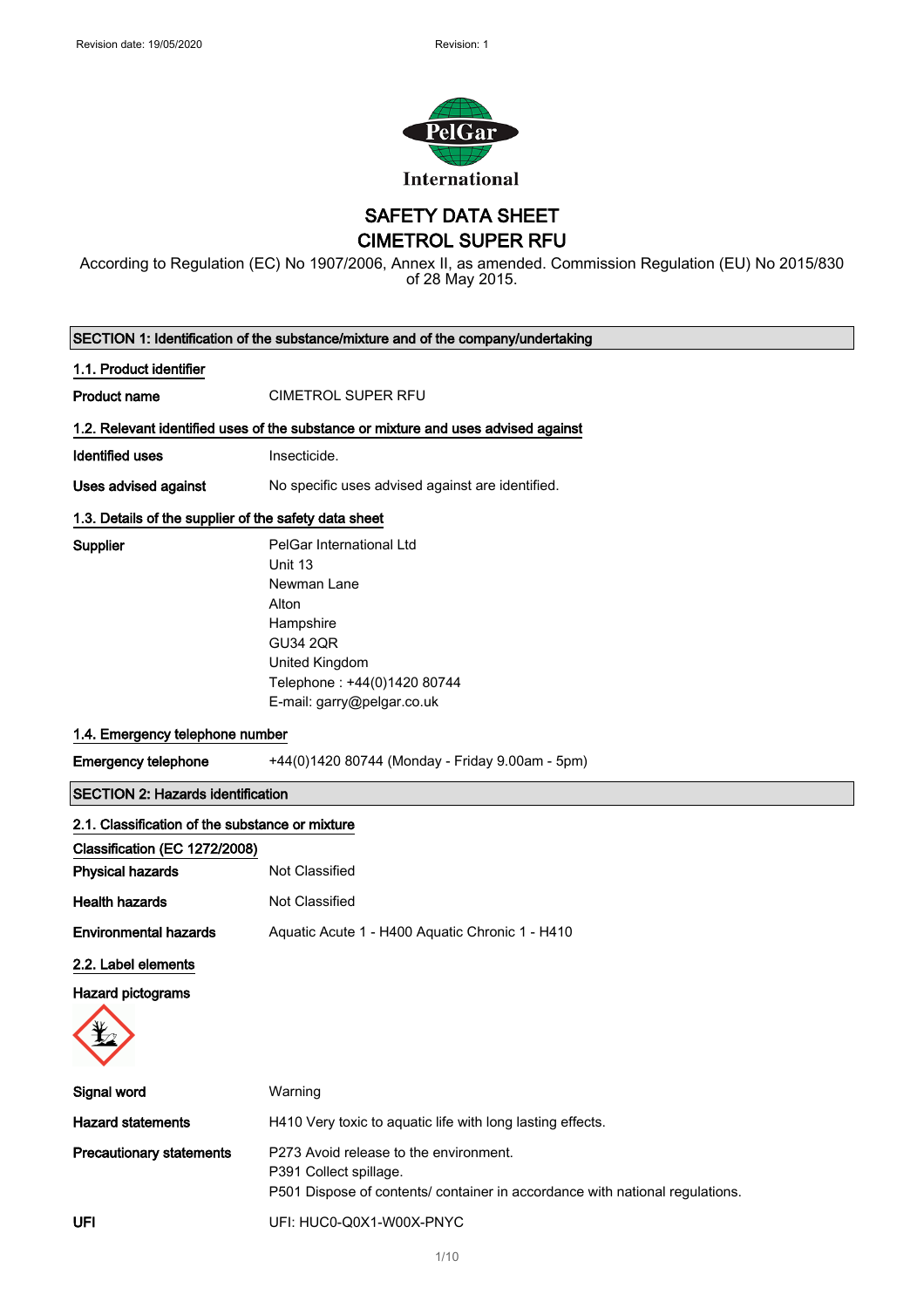### 2.3. Other hazards

This product does not contain any substances classified as PBT or vPvB.

| SECTION 3: Composition/information on ingredients                                                                                                                |                           |    |
|------------------------------------------------------------------------------------------------------------------------------------------------------------------|---------------------------|----|
| 3.2. Mixtures                                                                                                                                                    |                           |    |
| <b>CYPERMETHRIN TECHNICAL</b>                                                                                                                                    |                           | 1% |
| CAS number: 52315-07-8                                                                                                                                           | EC number: 257-842-9      |    |
| M factor (Acute) = $1000$                                                                                                                                        | M factor (Chronic) = 1000 |    |
| Classification<br>Acute Tox. 4 - H302<br><b>Acute Tox. 4 - H332</b><br><b>STOT SE 3 - H335</b><br>Aquatic Acute 1 - H400<br>Aquatic Chronic 1 - H410             |                           |    |
| Pyriproxifen                                                                                                                                                     |                           | 1% |
| CAS number: 95737-68-1                                                                                                                                           | EC number: 429-800-1      |    |
| M factor (Acute) = $1$                                                                                                                                           | M factor (Chronic) = $1$  |    |
| Classification<br>Aquatic Acute 1 - H400<br>Aquatic Chronic 1 - H410                                                                                             |                           |    |
| Chrysanthemum cinerariaefolium extract in Petroleum<br><b>Distillates</b>                                                                                        |                           | 1% |
| CAS number: -                                                                                                                                                    |                           |    |
| M factor (Acute) = $100$                                                                                                                                         | M factor (Chronic) = 100  |    |
| Classification<br>Acute Tox. 4 - H302<br>Acute Tox. 4 - H332<br>Skin Sens. 1B - H317<br>Asp. Tox. 1 - H304<br>Aquatic Acute 1 - H400<br>Aquatic Chronic 1 - H410 |                           |    |

The full text for all hazard statements is displayed in Section 16.

### SECTION 4: First aid measures

### 4.1. Description of first aid measures

| General information | If in doubt, get medical attention promptly. Show this Safety Data Sheet to the medical<br>personnel.                                                                                                                  |
|---------------------|------------------------------------------------------------------------------------------------------------------------------------------------------------------------------------------------------------------------|
| Inhalation          | Move affected person to fresh air and keep warm and at rest in a position comfortable for<br>breathing. Loosen tight clothing such as collar, tie or belt. Get medical attention if symptoms<br>are severe or persist. |
| Ingestion           | Rinse mouth thoroughly with water. Get medical advice/attention if you feel unwell. Do not<br>induce vomiting unless under the direction of medical personnel.                                                         |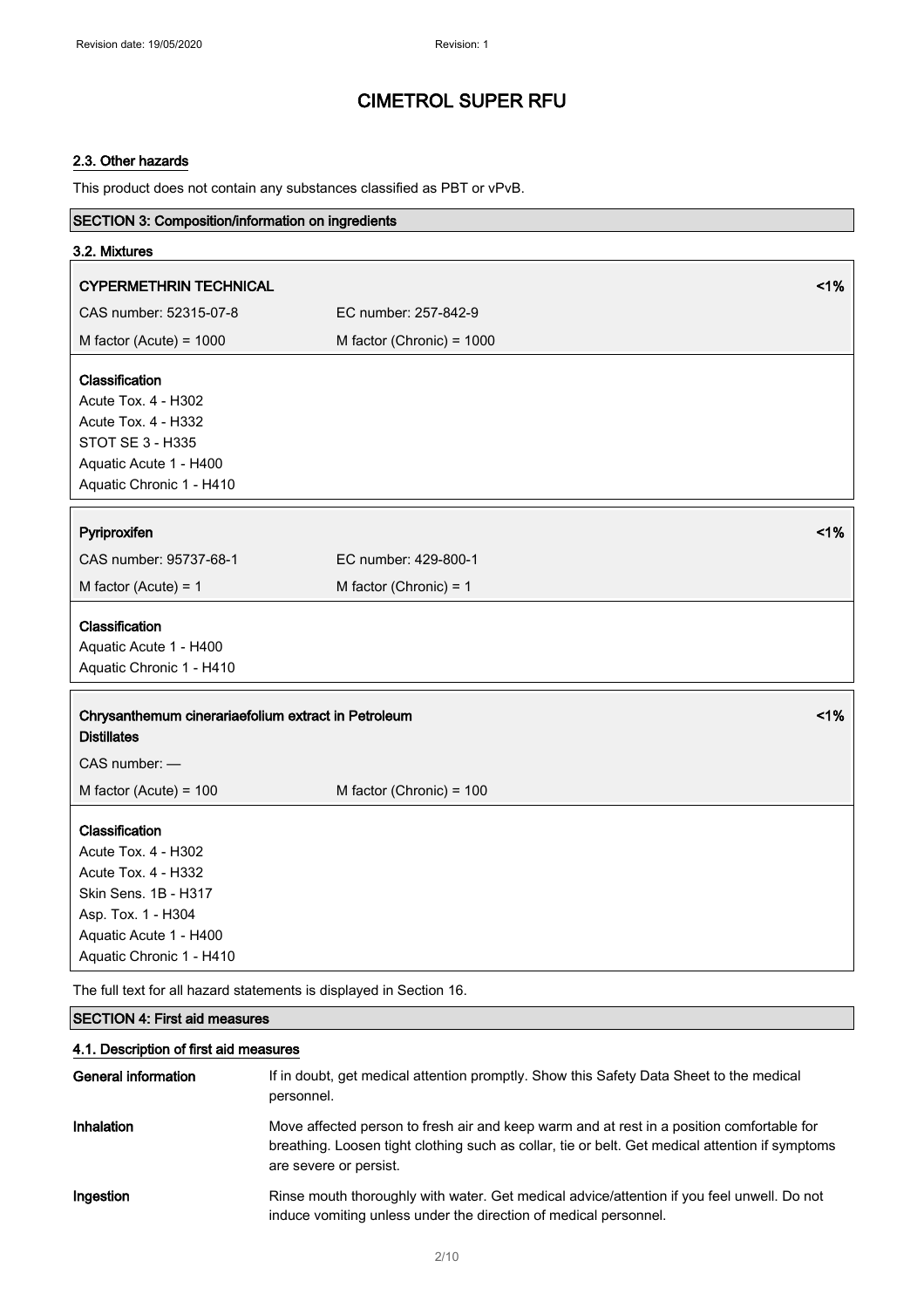| Skin contact                                               | Rinse with water.                                                                                                                                                                                                                                                                                                                                                                                                                                                                                                                                                                    |  |
|------------------------------------------------------------|--------------------------------------------------------------------------------------------------------------------------------------------------------------------------------------------------------------------------------------------------------------------------------------------------------------------------------------------------------------------------------------------------------------------------------------------------------------------------------------------------------------------------------------------------------------------------------------|--|
| Eye contact                                                | Remove any contact lenses and open eyelids wide apart. Rinse with water. Get medical<br>attention if any discomfort continues.                                                                                                                                                                                                                                                                                                                                                                                                                                                       |  |
| Protection of first aiders                                 | First aid personnel should wear appropriate protective equipment during any rescue.                                                                                                                                                                                                                                                                                                                                                                                                                                                                                                  |  |
|                                                            | 4.2. Most important symptoms and effects, both acute and delayed                                                                                                                                                                                                                                                                                                                                                                                                                                                                                                                     |  |
| <b>General information</b>                                 | The severity of the symptoms described will vary dependent on the concentration and the<br>length of exposure.                                                                                                                                                                                                                                                                                                                                                                                                                                                                       |  |
| Inhalation                                                 | No specific symptoms known.                                                                                                                                                                                                                                                                                                                                                                                                                                                                                                                                                          |  |
| Ingestion                                                  | No specific symptoms known.                                                                                                                                                                                                                                                                                                                                                                                                                                                                                                                                                          |  |
| <b>Skin contact</b>                                        | May cause sensitisation or allergic reactions in sensitive individuals.                                                                                                                                                                                                                                                                                                                                                                                                                                                                                                              |  |
| Eye contact                                                | No specific symptoms known. May be slightly irritating to eyes.                                                                                                                                                                                                                                                                                                                                                                                                                                                                                                                      |  |
|                                                            | 4.3. Indication of any immediate medical attention and special treatment needed                                                                                                                                                                                                                                                                                                                                                                                                                                                                                                      |  |
| Notes for the doctor                                       | Treat symptomatically.                                                                                                                                                                                                                                                                                                                                                                                                                                                                                                                                                               |  |
| <b>SECTION 5: Firefighting measures</b>                    |                                                                                                                                                                                                                                                                                                                                                                                                                                                                                                                                                                                      |  |
| 5.1. Extinguishing media                                   |                                                                                                                                                                                                                                                                                                                                                                                                                                                                                                                                                                                      |  |
| Suitable extinguishing media                               | The product is not flammable. Extinguish with alcohol-resistant foam, carbon dioxide, dry<br>powder or water fog. Use fire-extinguishing media suitable for the surrounding fire.                                                                                                                                                                                                                                                                                                                                                                                                    |  |
| Unsuitable extinguishing<br>media                          | Do not use water jet as an extinguisher, as this will spread the fire.                                                                                                                                                                                                                                                                                                                                                                                                                                                                                                               |  |
| 5.2. Special hazards arising from the substance or mixture |                                                                                                                                                                                                                                                                                                                                                                                                                                                                                                                                                                                      |  |
| Specific hazards                                           | Containers can burst violently or explode when heated, due to excessive pressure build-up.                                                                                                                                                                                                                                                                                                                                                                                                                                                                                           |  |
| <b>Hazardous combustion</b><br>products                    | Thermal decomposition or combustion products may include the following substances:<br>Harmful gases or vapours.                                                                                                                                                                                                                                                                                                                                                                                                                                                                      |  |
| 5.3. Advice for firefighters                               |                                                                                                                                                                                                                                                                                                                                                                                                                                                                                                                                                                                      |  |
| Protective actions during<br>firefighting                  | Avoid breathing fire gases or vapours. Evacuate area. Cool containers exposed to heat with<br>water spray and remove them from the fire area if it can be done without risk. Cool containers<br>exposed to flames with water until well after the fire is out. If a leak or spill has not ignited, use<br>water spray to disperse vapours and protect men stopping the leak. Avoid discharge to the<br>aquatic environment. Control run-off water by containing and keeping it out of sewers and<br>watercourses. If risk of water pollution occurs, notify appropriate authorities. |  |
| Special protective equipment<br>for firefighters           | Wear positive-pressure self-contained breathing apparatus (SCBA) and appropriate protective<br>clothing. Firefighter's clothing conforming to European standard EN469 (including helmets,<br>protective boots and gloves) will provide a basic level of protection for chemical incidents.                                                                                                                                                                                                                                                                                           |  |
| <b>SECTION 6: Accidental release measures</b>              |                                                                                                                                                                                                                                                                                                                                                                                                                                                                                                                                                                                      |  |
|                                                            | 6.1. Personal precautions, protective equipment and emergency procedures                                                                                                                                                                                                                                                                                                                                                                                                                                                                                                             |  |
| <b>Personal precautions</b>                                | Wear protective clothing as described in Section 8 of this safety data sheet. No action shall be<br>taken without appropriate training or involving any personal risk. Do not touch or walk into<br>spilled material.                                                                                                                                                                                                                                                                                                                                                                |  |
| 6.2. Environmental precautions                             |                                                                                                                                                                                                                                                                                                                                                                                                                                                                                                                                                                                      |  |
| <b>Environmental precautions</b>                           | Avoid discharge into drains or watercourses or onto the ground. Avoid discharge to the<br>aquatic environment.                                                                                                                                                                                                                                                                                                                                                                                                                                                                       |  |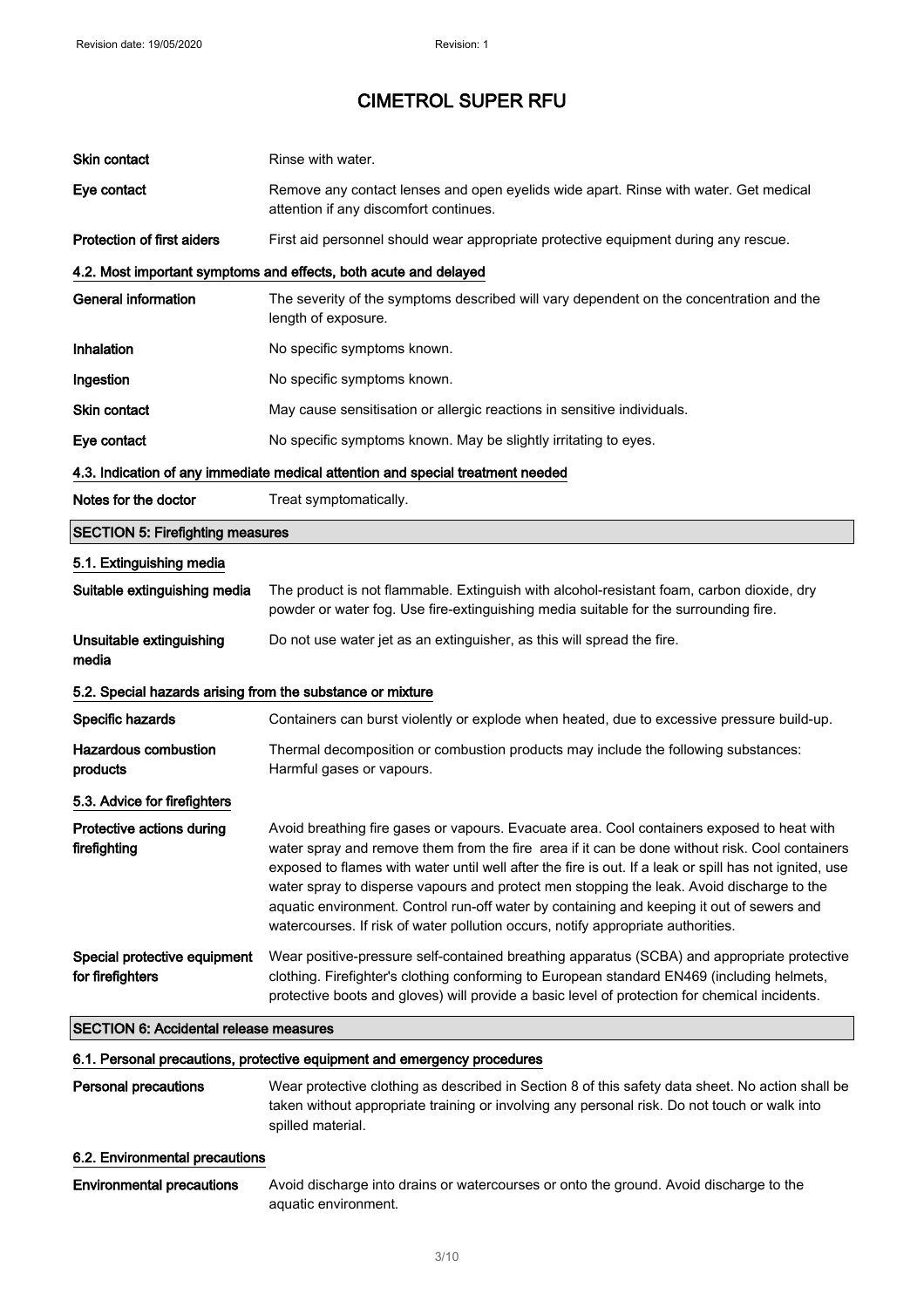### 6.3. Methods and material for containment and cleaning up

| Methods for cleaning up | Wear protective clothing as described in Section 8 of this safety data sheet. Clear up spills<br>immediately and dispose of waste safely. Small Spillages: Collect spillage. Large Spillages:<br>Absorb spillage with non-combustible, absorbent material. The contaminated absorbent may<br>pose the same hazard as the spilled material. Collect and place in suitable waste disposal<br>containers and seal securely. Label the containers containing waste and contaminated<br>materials and remove from the area as soon as possible. Flush contaminated area with plenty<br>of water. Wash thoroughly after dealing with a spillage. Dangerous for the environment. Do |
|-------------------------|------------------------------------------------------------------------------------------------------------------------------------------------------------------------------------------------------------------------------------------------------------------------------------------------------------------------------------------------------------------------------------------------------------------------------------------------------------------------------------------------------------------------------------------------------------------------------------------------------------------------------------------------------------------------------|
|                         | not empty into drains. For waste disposal, see Section 13.                                                                                                                                                                                                                                                                                                                                                                                                                                                                                                                                                                                                                   |

#### 6.4. Reference to other sections

Reference to other sections For personal protection, see Section 8. See Section 11 for additional information on health hazards. See Section 12 for additional information on ecological hazards. For waste disposal, see Section 13.

#### SECTION 7: Handling and storage

### 7.1. Precautions for safe handling Usage precautions Read and follow manufacturer's recommendations. Wear protective clothing as described in Section 8 of this safety data sheet. Keep away from food, drink and animal feeding stuffs. Handle all packages and containers carefully to minimise spills. Keep container tightly sealed when not in use. Avoid the formation of mists. Avoid discharge to the aquatic environment. Do not handle until all safety precautions have been read and understood. Do not handle broken packages without protective equipment. Do not reuse empty containers. Advice on general occupational hygiene Wash promptly if skin becomes contaminated. Take off contaminated clothing. Wash contaminated clothing before reuse. 7.2. Conditions for safe storage, including any incompatibilities Storage precautions Store away from incompatible materials (see Section 10). Keep only in the original container. Keep container tightly closed, in a cool, well ventilated place. Keep containers upright. Protect containers from damage. Storage class **Miscellaneous hazardous material storage.** 7.3. Specific end use(s) Specific end use(s) The identified uses for this product are detailed in Section 1.2. SECTION 8: Exposure controls/Personal protection 8.1. Control parameters 8.2. Exposure controls Appropriate engineering controls Provide adequate ventilation. Observe any occupational exposure limits for the product or ingredients. Eye/face protection **Do not spray near eyes or face.** Eyewear complying with an approved standard should be worn if a risk assessment indicates eye contact is possible. Hand protection **Avoid contact with skin. Chemical resistant gloves required for prolonged or repeated contact.** Other skin and body protection Wear appropriate clothing to prevent repeated or prolonged skin contact. Hygiene measures Wash after use and before eating, smoking and using the toilet. Do not eat, drink or smoke when using this product. Respiratory protection Ensure adequate ventilation. If ventilation is inadequate, suitable respiratory protection must be worn.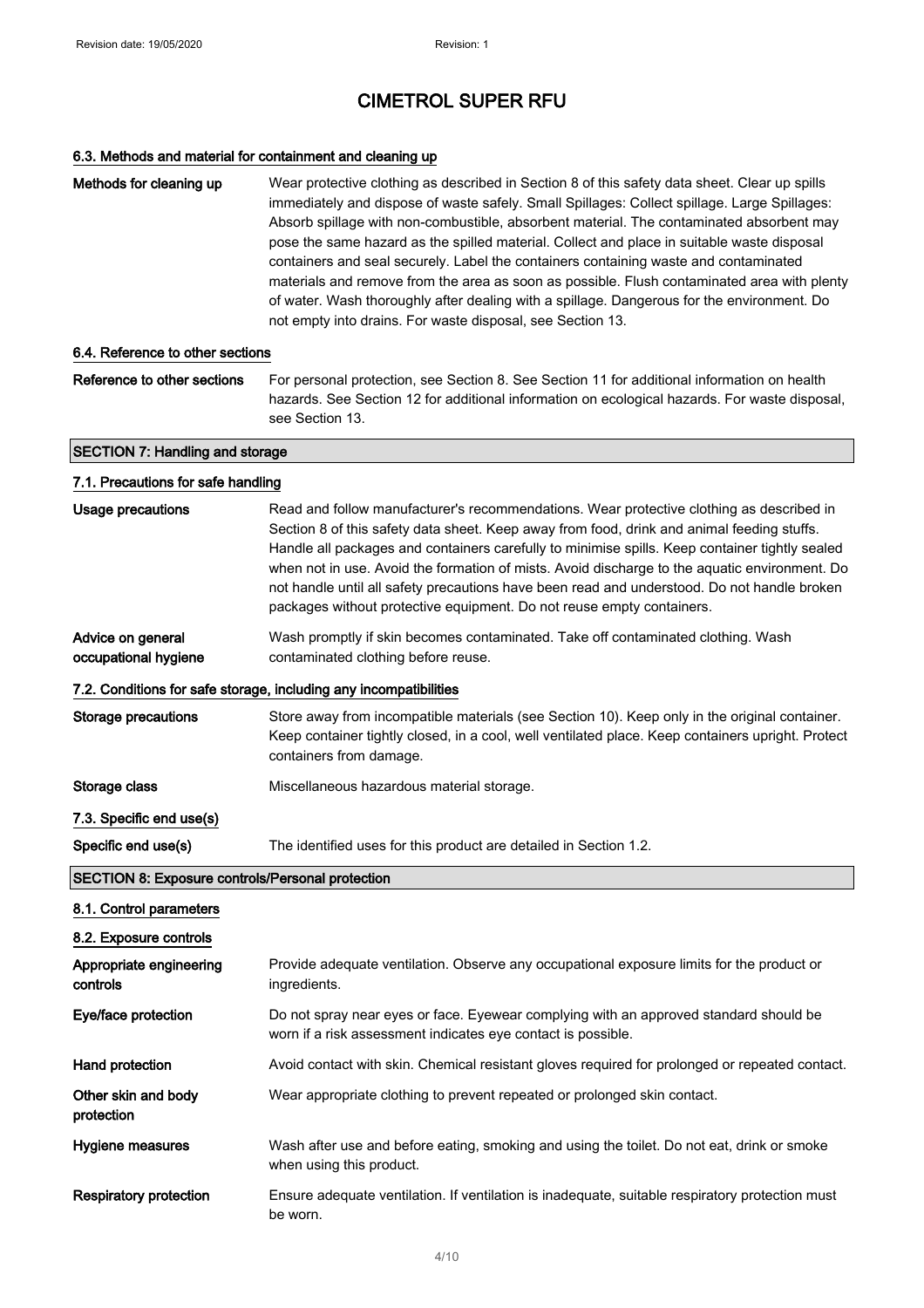### Environmental exposure controls

Keep container tightly sealed when not in use. Emissions from ventilation or work process equipment should be checked to ensure they comply with the requirements of environmental protection legislation. In some cases, fume scrubbers, filters or engineering modifications to the process equipment will be necessary to reduce emissions to acceptable levels.

### SECTION 9: Physical and chemical properties

| 9.1. Information on basic physical and chemical properties |                                 |
|------------------------------------------------------------|---------------------------------|
| Appearance                                                 | Clear liquid.                   |
| Colour                                                     | Yellow.                         |
| Odour                                                      | Solvent.                        |
| <b>Odour threshold</b>                                     | No information available.       |
| pH                                                         | No information available.       |
| <b>Melting point</b>                                       | No information available.       |
| Initial boiling point and range                            | No information available.       |
| Flash point                                                | No information available.       |
| <b>Evaporation rate</b>                                    | No information available.       |
| <b>Evaporation factor</b>                                  | No information available.       |
| Flammability (solid, gas)                                  | No information available.       |
| Upper/lower flammability or<br>explosive limits            | No information available.       |
| Other flammability                                         | No information available.       |
| Vapour pressure                                            | No information available.       |
| Vapour density                                             | No information available.       |
| <b>Relative density</b>                                    | 1.004 $g/ml$                    |
| <b>Bulk density</b>                                        | No information available.       |
| Solubility(ies)                                            | No information available.       |
| <b>Partition coefficient</b>                               | No information available.       |
| Auto-ignition temperature                                  | No information available.       |
| <b>Decomposition Temperature</b>                           | No information available.       |
| <b>Viscosity</b>                                           | No information available.       |
| <b>Explosive properties</b>                                | No information available.       |
| Explosive under the influence<br>of a flame                | Not considered to be explosive. |
| <b>Oxidising properties</b>                                | Not determined.                 |
| 9.2. Other information                                     |                                 |
| <b>SECTION 10: Stability and reactivity</b>                |                                 |
| 10.1. Reactivity                                           |                                 |

Reactivity See the other subsections of this section for further details.

10.2. Chemical stability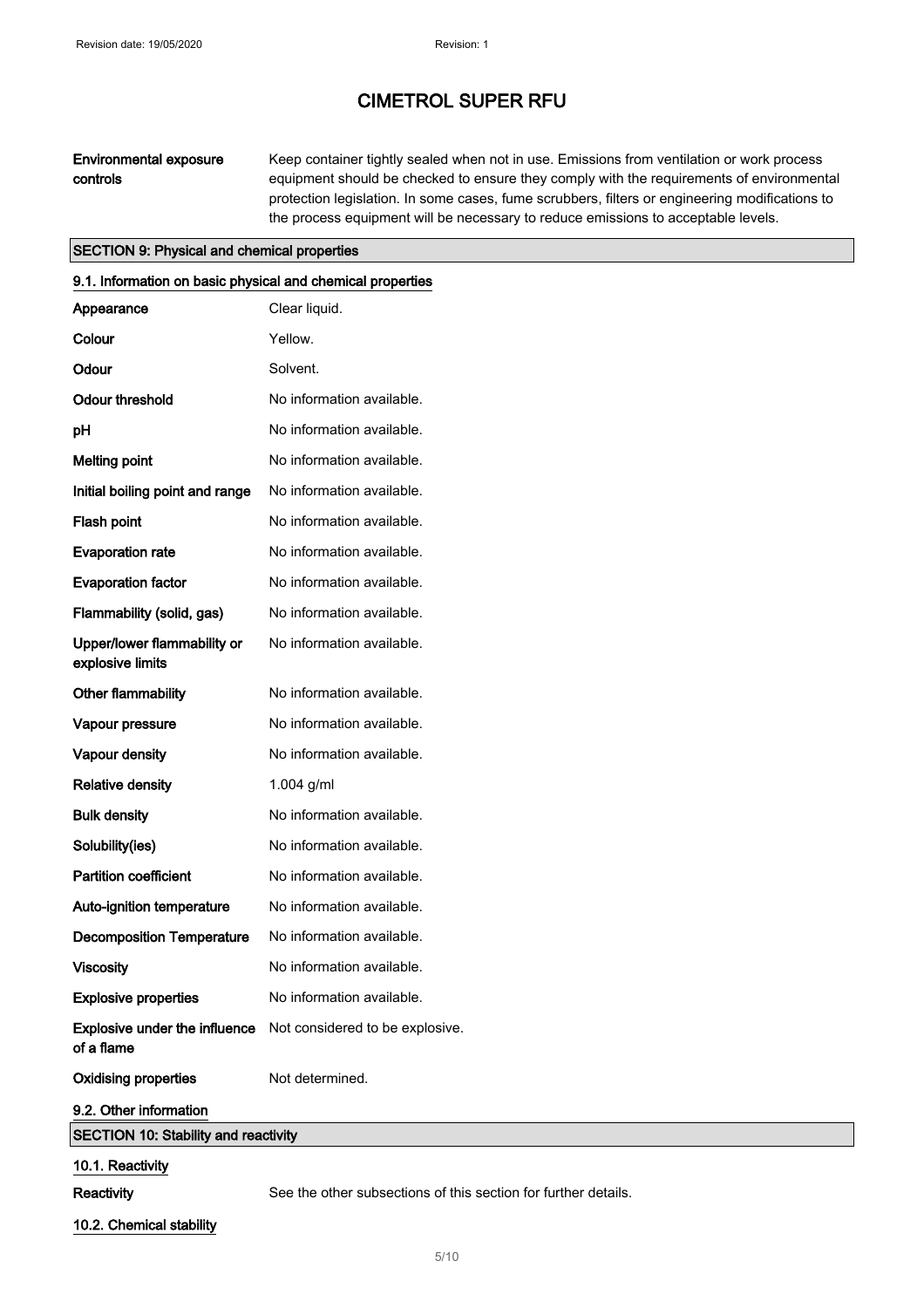| <b>Stability</b>                                               | Stable at normal ambient temperatures and when used as recommended. Stable under the<br>prescribed storage conditions.                                                  |
|----------------------------------------------------------------|-------------------------------------------------------------------------------------------------------------------------------------------------------------------------|
| 10.3. Possibility of hazardous reactions                       |                                                                                                                                                                         |
| Possibility of hazardous<br>reactions                          | No potentially hazardous reactions known.                                                                                                                               |
| 10.4. Conditions to avoid                                      |                                                                                                                                                                         |
| <b>Conditions to avoid</b>                                     | There are no known conditions that are likely to result in a hazardous situation.                                                                                       |
| 10.5. Incompatible materials                                   |                                                                                                                                                                         |
| <b>Materials to avoid</b>                                      | No specific material or group of materials is likely to react with the product to produce a<br>hazardous situation.                                                     |
| 10.6. Hazardous decomposition products                         |                                                                                                                                                                         |
| Hazardous decomposition<br>products                            | Does not decompose when used and stored as recommended. Thermal decomposition or<br>combustion products may include the following substances: Harmful gases or vapours. |
| <b>SECTION 11: Toxicological information</b>                   |                                                                                                                                                                         |
| 11.1. Information on toxicological effects                     |                                                                                                                                                                         |
| Acute toxicity - oral                                          |                                                                                                                                                                         |
| Notes (oral LD <sub>50</sub> )                                 | Based on available data the classification criteria are not met.                                                                                                        |
| Acute toxicity - dermal                                        |                                                                                                                                                                         |
| Notes (dermal LD <sub>50</sub> )                               | Based on available data the classification criteria are not met.                                                                                                        |
| Acute toxicity - inhalation                                    |                                                                                                                                                                         |
| Notes (inhalation LC <sub>50</sub> )                           | Based on available data the classification criteria are not met.                                                                                                        |
| Skin corrosion/irritation<br>Animal data                       | Based on available data the classification criteria are not met.                                                                                                        |
| Serious eye damage/irritation<br>Serious eye damage/irritation | Based on available data the classification criteria are not met.                                                                                                        |
| <b>Respiratory sensitisation</b>                               |                                                                                                                                                                         |
| <b>Respiratory sensitisation</b>                               | Based on available data the classification criteria are not met.                                                                                                        |
| <b>Skin sensitisation</b><br><b>Skin sensitisation</b>         | Based on available data the classification criteria are not met.                                                                                                        |
| Germ cell mutagenicity<br>Genotoxicity - in vitro              | Based on available data the classification criteria are not met.                                                                                                        |
| Carcinogenicity                                                |                                                                                                                                                                         |
| Carcinogenicity                                                | Based on available data the classification criteria are not met.                                                                                                        |
| <b>IARC carcinogenicity</b>                                    | None of the ingredients are listed or exempt.                                                                                                                           |
| Reproductive toxicity                                          |                                                                                                                                                                         |
| Reproductive toxicity - fertility                              | Based on available data the classification criteria are not met.                                                                                                        |
| Reproductive toxicity -<br>development                         | Based on available data the classification criteria are not met.                                                                                                        |
| Specific target organ toxicity - single exposure               |                                                                                                                                                                         |

STOT - single exposure Not classified as a specific target organ toxicant after a single exposure.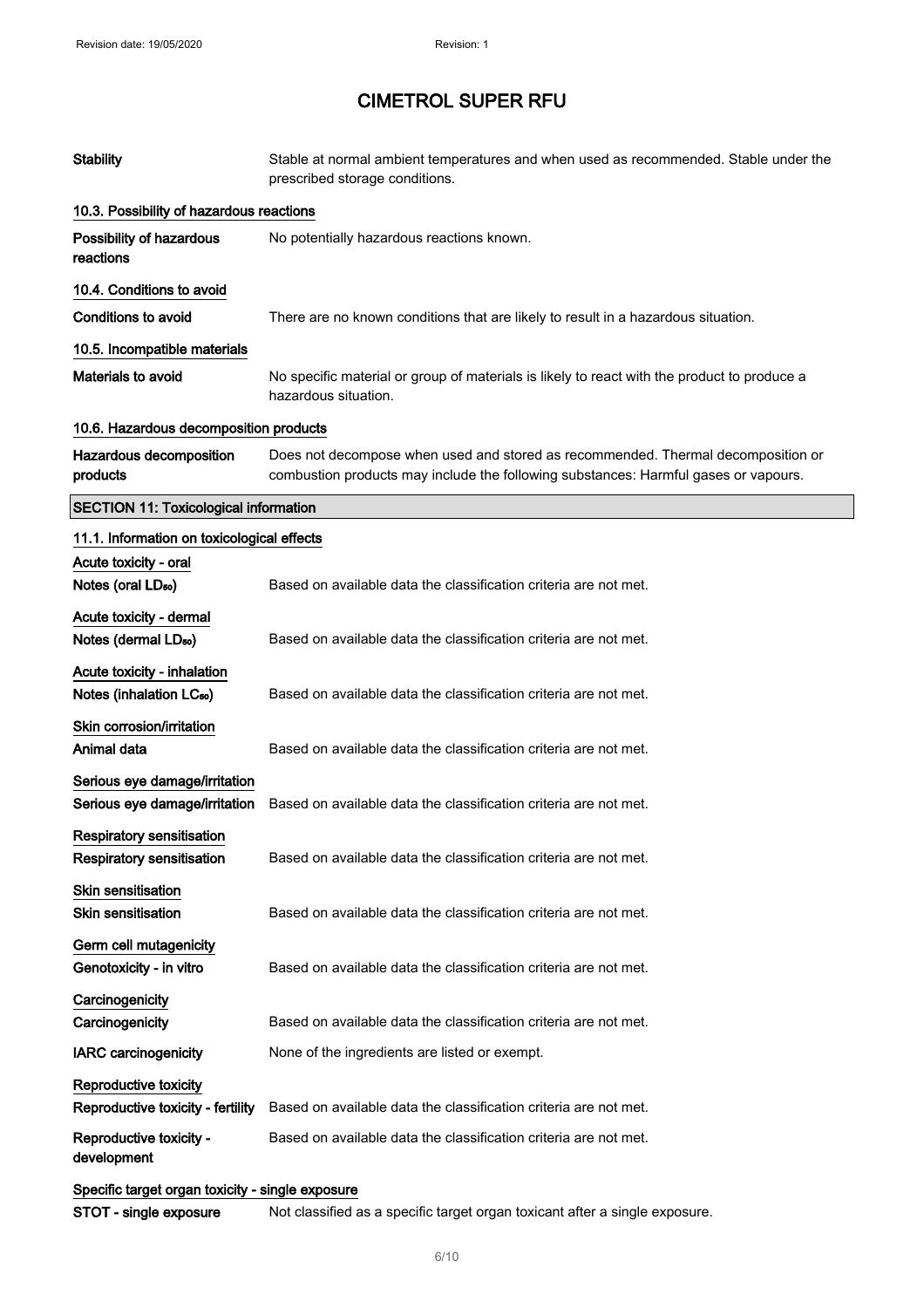| Specific target organ toxicity - repeated exposure |                                                                                                                                                                                                                                                                                |  |
|----------------------------------------------------|--------------------------------------------------------------------------------------------------------------------------------------------------------------------------------------------------------------------------------------------------------------------------------|--|
| STOT - repeated exposure                           | Not classified as a specific target organ toxicant after repeated exposure.                                                                                                                                                                                                    |  |
| <b>Aspiration hazard</b><br>Aspiration hazard      | Based on available data the classification criteria are not met.                                                                                                                                                                                                               |  |
| <b>General information</b>                         | The severity of the symptoms described will vary dependent on the concentration and the<br>length of exposure. May cause an allergic reaction in sensitive individuals.                                                                                                        |  |
| <b>Inhalation</b>                                  | No specific symptoms known.                                                                                                                                                                                                                                                    |  |
| Ingestion                                          | No specific symptoms known.                                                                                                                                                                                                                                                    |  |
| Skin contact                                       | May cause skin sensitisation or allergic reactions in sensitive individuals.                                                                                                                                                                                                   |  |
| Eye contact                                        | May be slightly irritating to eyes.                                                                                                                                                                                                                                            |  |
| Route of exposure                                  | Ingestion Inhalation Skin and/or eye contact                                                                                                                                                                                                                                   |  |
| <b>Target organs</b>                               | No specific target organs known.                                                                                                                                                                                                                                               |  |
| <b>Medical considerations</b>                      | Skin disorders and allergies.                                                                                                                                                                                                                                                  |  |
| <b>SECTION 12: Ecological information</b>          |                                                                                                                                                                                                                                                                                |  |
| 12.1. Toxicity                                     |                                                                                                                                                                                                                                                                                |  |
| <b>Toxicity</b>                                    | Aquatic Acute 1 - H400 Very toxic to aquatic life. Aquatic Chronic 1 - H410 Very toxic to<br>aquatic life with long lasting effects.                                                                                                                                           |  |
| 12.2. Persistence and degradability                |                                                                                                                                                                                                                                                                                |  |
|                                                    | Persistence and degradability The degradability of the product is not known.                                                                                                                                                                                                   |  |
| 12.3. Bioaccumulative potential                    |                                                                                                                                                                                                                                                                                |  |
| <b>Bioaccumulative potential</b>                   | No data available on bioaccumulation.                                                                                                                                                                                                                                          |  |
| <b>Partition coefficient</b>                       | No information available.                                                                                                                                                                                                                                                      |  |
| 12.4. Mobility in soil                             |                                                                                                                                                                                                                                                                                |  |
| <b>Mobility</b>                                    | No data available.                                                                                                                                                                                                                                                             |  |
| 12.5. Results of PBT and vPvB assessment           |                                                                                                                                                                                                                                                                                |  |
| 12.6. Other adverse effects                        |                                                                                                                                                                                                                                                                                |  |
| Other adverse effects                              | None known.                                                                                                                                                                                                                                                                    |  |
| <b>Toxicity of ingredients</b>                     |                                                                                                                                                                                                                                                                                |  |
| <b>SECTION 13: Disposal considerations</b>         |                                                                                                                                                                                                                                                                                |  |
| 13.1. Waste treatment methods                      |                                                                                                                                                                                                                                                                                |  |
| <b>General information</b>                         | This material and its container must be disposed of in a safe way. When handling waste, the<br>safety precautions applying to handling of the product should be considered. Empty<br>containers or liners may retain some product residues and hence be potentially hazardous. |  |
| <b>Disposal methods</b>                            | Do not empty into drains. Dispose of contents/container in accordance with national<br>regulations.                                                                                                                                                                            |  |
| Waste class                                        | Waste disposal key number from EWC is 20 01 19 (Pesticides)                                                                                                                                                                                                                    |  |
| <b>SECTION 14: Transport information</b>           |                                                                                                                                                                                                                                                                                |  |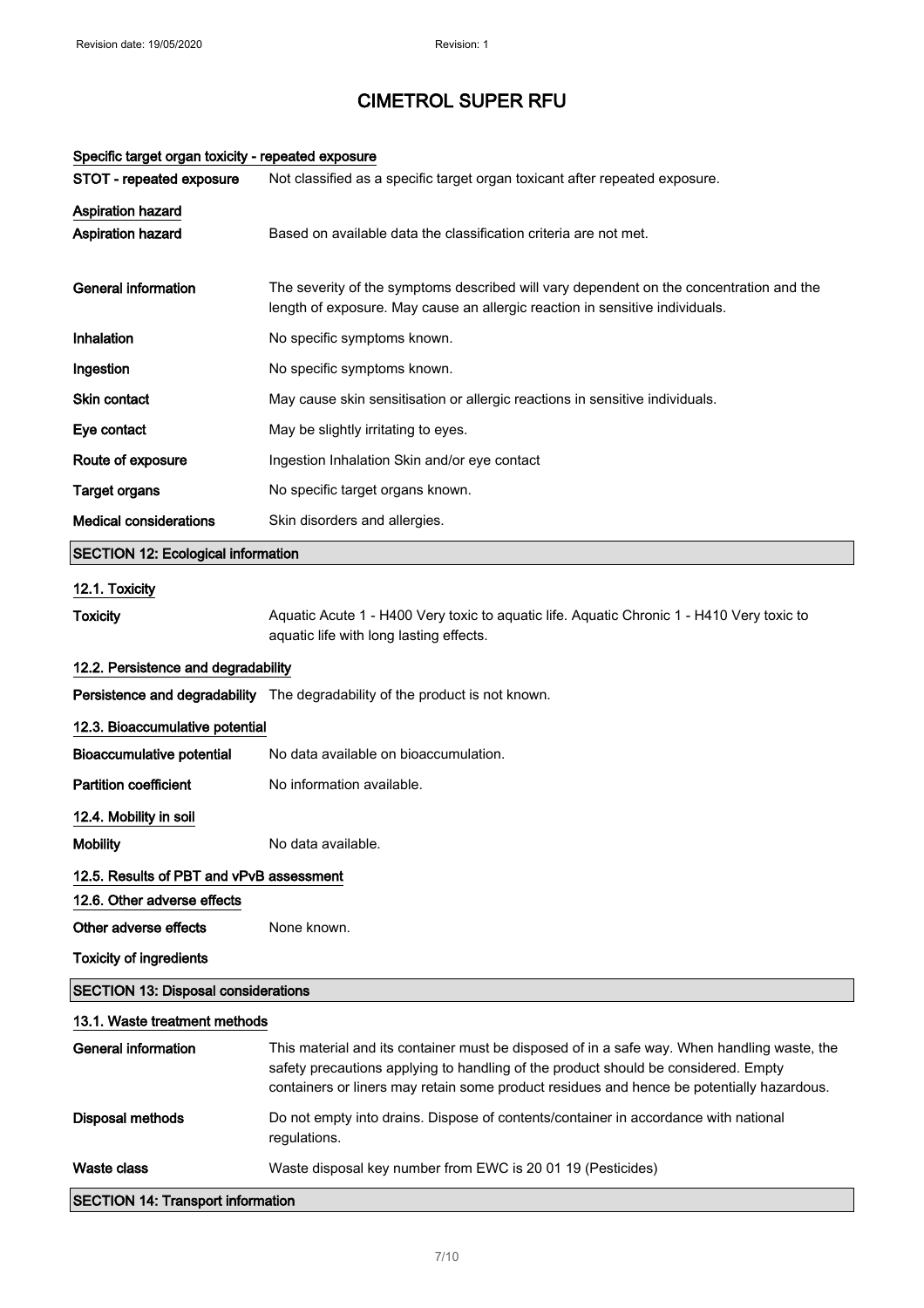| General                            | For limited quantity packaging/limited load information, consult the relevant modal<br>documentation using the data shown in this section. |
|------------------------------------|--------------------------------------------------------------------------------------------------------------------------------------------|
| 14.1. UN number                    |                                                                                                                                            |
| UN No. (ADR/RID)                   | 3082                                                                                                                                       |
| UN No. (IMDG)                      | 3082                                                                                                                                       |
| UN No. (ICAO)                      | 3082                                                                                                                                       |
| UN No. (ADN)                       | 3082                                                                                                                                       |
| 14.2. UN proper shipping name      |                                                                                                                                            |
| Proper shipping name<br>(ADR/RID)  | ENVIRONMENTALLY HAZARDOUS SUBSTANCE, LIQUID, N.O.S. (CONTAINS<br>CYPERMETHRIN TECHNICAL and PYRIPROXIFEN)                                  |
|                                    | Proper shipping name (IMDG) ENVIRONMENTALLY HAZARDOUS SUBSTANCE, LIQUID, N.O.S. (CONTAINS<br>CYPERMETHRIN TECHNICAL and PYRIPROXIFEN)      |
| Proper shipping name (ICAO)        | ENVIRONMENTALLY HAZARDOUS SUBSTANCE, LIQUID, N.O.S. (CONTAINS<br>CYPERMETHRIN TECHNICAL and PYRIPROXIFEN)                                  |
| Proper shipping name (ADN)         | ENVIRONMENTALLY HAZARDOUS SUBSTANCE, LIQUID, N.O.S. (CONTAINS<br>CYPERMETHRIN TECHNICAL and PYRIPROXIFEN)                                  |
| 14.3. Transport hazard class(es)   |                                                                                                                                            |
| <b>ADR/RID class</b>               | 9                                                                                                                                          |
| <b>ADR/RID classification code</b> | M <sub>6</sub>                                                                                                                             |
| <b>ADR/RID label</b>               | 9                                                                                                                                          |
| <b>IMDG class</b>                  | 9                                                                                                                                          |
| <b>ICAO class/division</b>         | 9                                                                                                                                          |

### Transport labels

AN

| 14.4. Packing group       |   |
|---------------------------|---|
| ADR/RID packing group     | Ш |
| <b>IMDG packing group</b> | Ш |
| ICAO packing group        | ш |
| ADN packing group         | Ш |
|                           |   |

ADN class 9

### 14.5. Environmental hazards

Environmentally hazardous substance/marine pollutant

14.6. Special precautions for user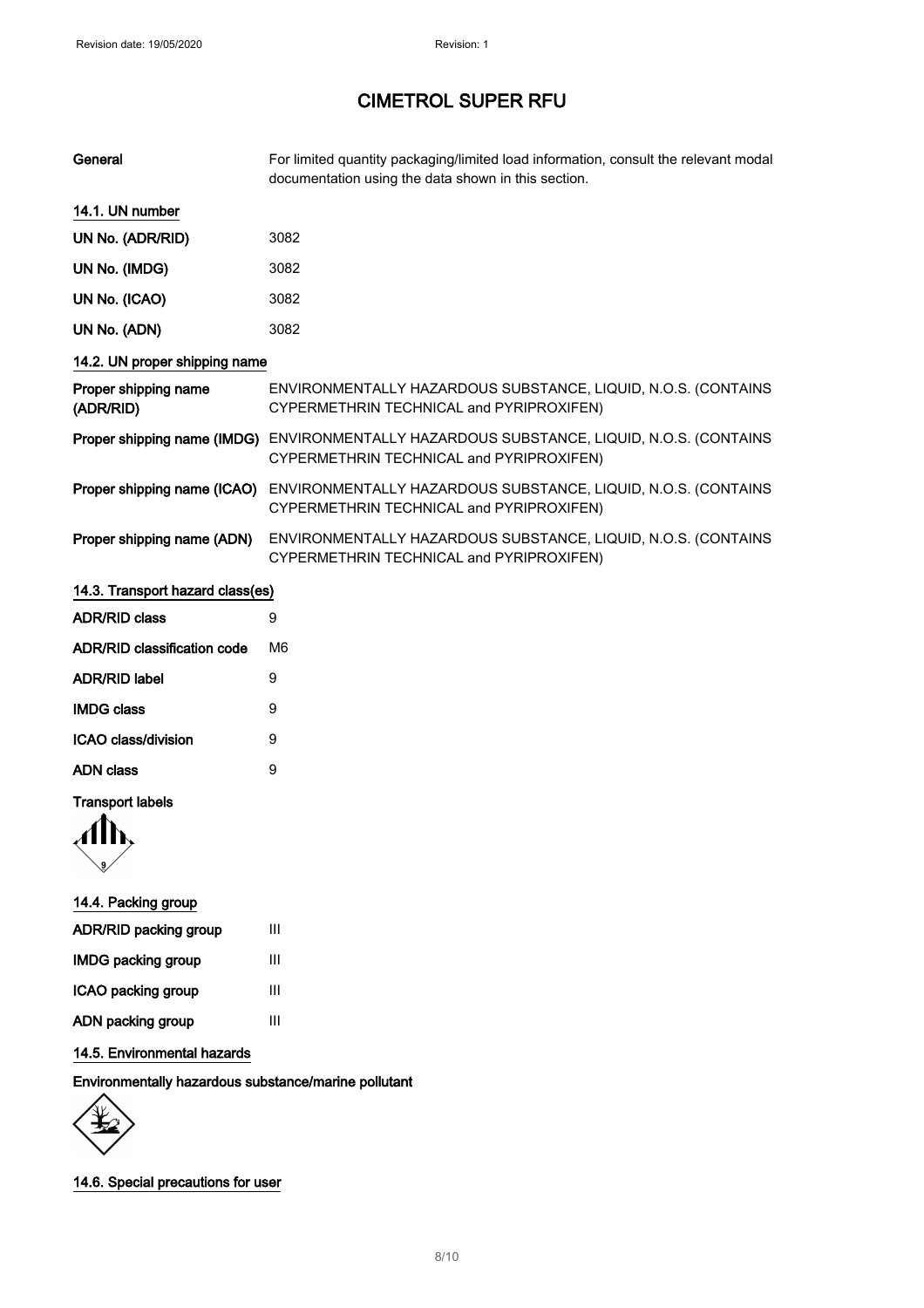Always transport in closed containers that are upright and secure. Ensure that persons transporting the product know what to do in the event of an accident or spillage.

|                                                  | 14.7. Transport in bulk according to Annex II of MARPOL and the IBC Code |
|--------------------------------------------------|--------------------------------------------------------------------------|
| Tunnel restriction code                          | $(-)$                                                                    |
| <b>Hazard Identification Number</b><br>(ADR/RID) | 90                                                                       |
| <b>Emergency Action Code</b>                     | $\cdot$ 3Z                                                               |
| ADR transport category                           | 3                                                                        |
| EmS                                              | F-A. S-F                                                                 |

Transport in bulk according to Not applicable. Annex II of MARPOL 73/78 and the IBC Code

### SECTION 15: Regulatory information

|                             | 15.1. Safety, health and environmental regulations/legislation specific for the substance or mixture                                                                                                                                                                                                                                                                                                                                                                 |
|-----------------------------|----------------------------------------------------------------------------------------------------------------------------------------------------------------------------------------------------------------------------------------------------------------------------------------------------------------------------------------------------------------------------------------------------------------------------------------------------------------------|
| <b>National regulations</b> | Health and Safety at Work etc. Act 1974 (as amended).<br>The Carriage of Dangerous Goods and Use of Transportable Pressure Equipment<br>Regulations 2009 (SI 2009 No. 1348) (as amended) ["CDG 2009"].<br>EH40/2005 Workplace exposure limits.                                                                                                                                                                                                                       |
| <b>EU</b> legislation       | Regulation (EC) No 1907/2006 of the European Parliament and of the Council of 18<br>December 2006 concerning the Registration, Evaluation, Authorisation and Restriction of<br>Chemicals (REACH) (as amended).<br>Commission Regulation (EU) No 2015/830 of 28 May 2015.<br>Regulation (EC) No 1272/2008 of the European Parliament and of the Council of 16<br>December 2008 on classification, labelling and packaging of substances and mixtures (as<br>amended). |
| International Transport     |                                                                                                                                                                                                                                                                                                                                                                                                                                                                      |

### **Regulations**

#### 15.2. Chemical safety assessment

No chemical safety assessment has been carried out.

#### Inventories

#### EU - EINECS/ELINCS

None of the ingredients are listed or exempt.

SECTION 16: Other information